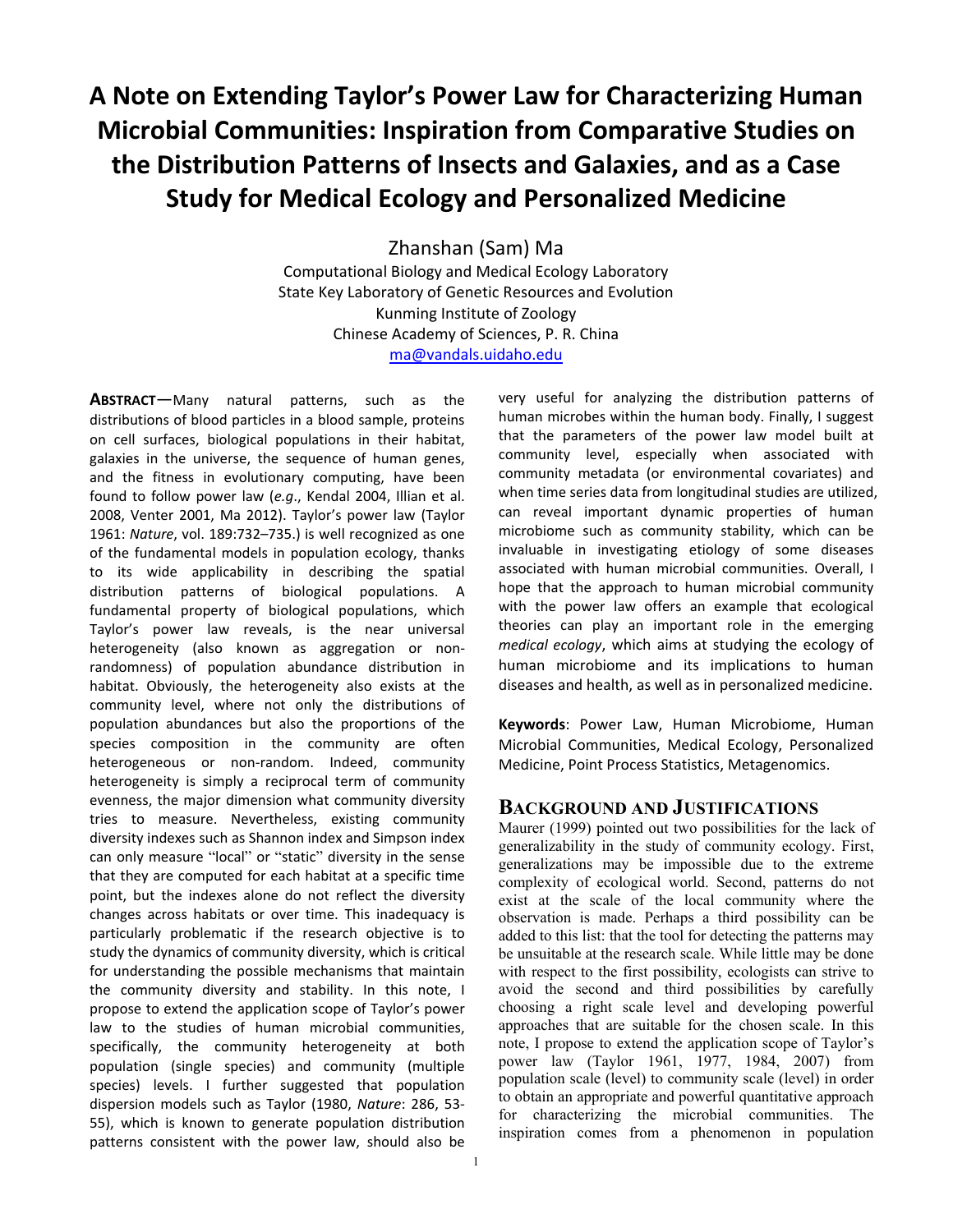ecology where Taylor's power law has been found to describe the spatial distribution patterns of biological populations in their habitat remarkably well. What Taylor's power law captures at the population scale is essentially the heterogeneity of population abundance distribution in space and/or time, and heterogeneity is certainly a fundamental property at community level (scale). Therefore, an interesting question is: can Taylor's power law play a similar role at the community level?

Taylor (1961) discovered that the Power Law model [Equation (1)] fits population spatial distribution data almost ubiquitously well from bacteria, plants, to mammals,

$$
V = aM^b, \tag{1}
$$

where *M* and *V* are population *mean* (density or abundance) and *variance*, respectively, and *a* and *b* are parameters. According to Taylor (1961, 1984): *b*>*1* corresponds to aggregated distribution (Fig. 1c) *b*=*1* to random distribution and (Fig. 1b) *b*<*1* to regular distribution (Fig. 1a).



Fig. 1. Three Distribution Patterns of Biological Populations: (a): Regular, (b) Random, and (c) Aggregated.

Taylor's power-law accurately depicts the scaling relationship that describes the 'fat tails' of the distribution of abundance of nearly all organisms, and it has been found to hold at multiple scale levels of population ecology. Taylor's power law is one form of the power law that is found to underlie many natural processes such as the distribution of galaxies in the universe, blood cells in a blood sample. In addition, the three patterns displayed in Figure 1 are considered as typical patterns of *point process*, which is studied in a branch of spatial statistics, *i.e, point process statistics*.

The point process and power law have been studied in many fields of science; for example, in astronomy, both spatial random fields (*e.g*., the density fields, the velocity fields) and spatial point patterns (*e.g*., the position of galaxies) have been studied extensively (Illian et al. 2008). Astronomers had observed that matters in the universe is distributed in aggregation (clusters) on small scales, although, theoretically, the cosmological principle Einstein assumed in 1917 considered that the universe is isotropic and homogenous on large scale.

It is inspiring to note that Jerzy Neyman (1894-1981), a distinguished mathematical statistician from the University of California at Berkeley, studied the spatial distribution patterns of insects, bacteria, and galaxies, apparently with similar statistical approaches. Perhaps his study on galaxies distribution was inspired by his experience in studying bacteria and insects since his work in biology (Neyman 1939) was earlier than his work in astronomy (Neyman &

Scott 1952, Neyman 1958). Even more inspiring is that the studies on the distribution patterns of insects and microbes in their habitat, as well as the studies on the distribution of galaxies in the universe, performed by Neyman and other scientists, evolved similarly in terms of the research approaches developed in astronomy and biology, respectively. In both astronomy and biology, three mathematical approaches with slightly different names were advanced; they are (*i*) frequency distribution—fitting the occurrence frequency data of subjects (galaxies or insects) per sampling unit to a probability distribution such as *Neyman distribution* (Neyman 1939) and *negative binomial distribution* (NBD); (*ii*) aggregation index (also known as dispersion index)—using some statistics to measure the aggregation (dispersion) degree of galaxies or insect populations; (iii) power law modeling.

While Taylor's power law [Equation (1)] describes the distribution patterns of biological populations, the form of power law for describing the distribution of galaxies takes a slightly different form:

$$
1 + g(r) = \left(\frac{r_0}{r}\right)^s \tag{2}
$$

where *g*(*r*) is the so-termed pair correlation function, *s* and  $r_0$  are parameters. According to Illian et al. (2008), this power law model [Equation (2)] was proposed by Totsuji & Kihara (1969) to simplify Neyman et al's (Neyman &Scott 1952, 1958, Neyman et al. 1953) computation and to relieve the statistical difficulties Neyman et al (1953) encountered. Neyman et al. (1953) statistical difficulty was that they obtained different model parameters for different galaxy catalogues (files of coordinates of galaxies); therefore, their model was a probability distribution model that is a superposition of groups of galaxies of varying size, including super clusters. In fact, in biology, the discovery and application of Taylor's power law played a similar role in the study of the distribution of biological populations, especially in the study of insects (Taylor 1961, 1984). In entomology, from 1920's to 1950's, several probability distributions including negative binomial, Neyman, Thomas Double Poisson, Polya distributions, had been developed to fit the frequency data of insect population distribution. A practical problem with the probability distribution approach in entomology was that for each data set of population distribution, there is a set of parameters, even for the same probability distribution model, not to mention the parameters from different probability models. A then wellaccepted solution was to find the common-*K* of the negative binomial distribution fitted to different data sets, hoping that the common- $K$  to synthesize the information from multiple samples and to represent the species-specific characteristic of the biological species under investigation. Later, it was found that common- $K$  is a dubious index for characterizing population spatial patterns and could not assume the role hoped for by entomologists (Taylor et al. 1979, Perry et al. 1986). In a series of studies (Taylor 1961, Taylor & Taylor 1977, Taylor et al. 1978, 1979, 1984, 1986), Taylor and his colleagues confirmed the wide applicability of Taylor's (1961) power law [Equation (1)] in describing the 'fat tails' of the distribution of abundance of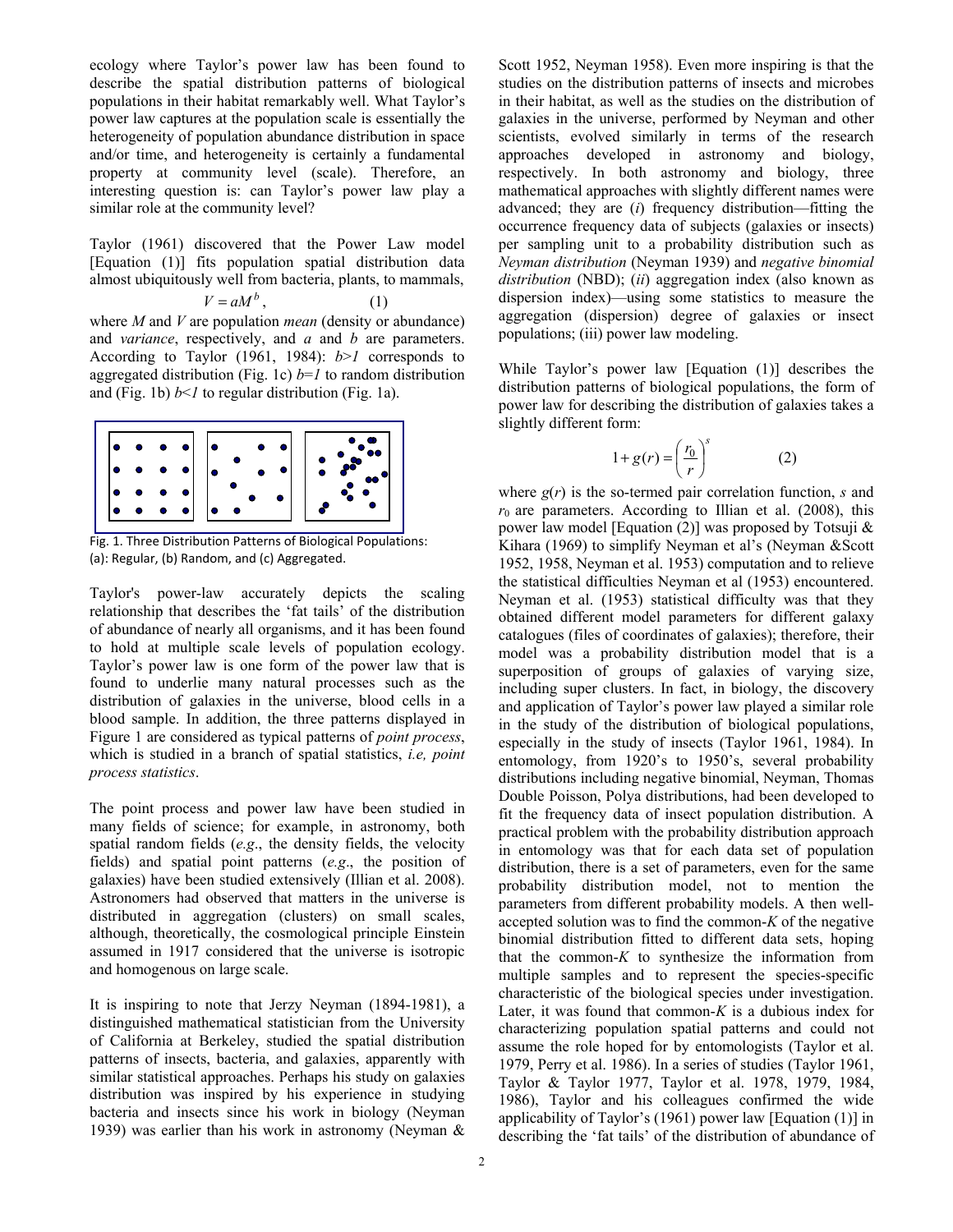nearly all organisms across multiple scales in both space and time; they also demonstrated the rarity of random distribution of biological populations. They further found that the parameter (exponent) *b* of Taylor's power law ranges from *1* to *2* for most species (hundreds of aphids, moths, and birds in Great Britain) they investigated.

Back to astronomy, Totsuji & Kihara (1969) obtained  $r_0$ =15.3x10<sup>6</sup> light years and  $s$ =1.8. According to Illian et al (2008), today the power law of the pair correlation function  $g(r)$  is generally accepted in astronomy (Martinez & Saar 2002), and modern estimates of the exponent (*s*) range from 1.7 to 1.8. The range of *s* [Equation (2)] is surprisingly similar to the range of *b*-value [Equation (10)] in biology (between 1 and 2) as Taylor et al discovered (Taylor 1986). The interpretation of the power law in astronomy is that there are no *characteristic scales* (Illian et al. 2008), which is a fundamental property of *scale-free network.* In a scalefree network, the degree distribution  $P(k)$  of network nodes (*k*) is found to manifestly departure from Poisson distribution predicted by random network theory and instead follows power law (Albert & Bararasi 1999, Newman & Barabasi et al. 2006, Barabasi 2009):

$$
P(k) \propto k^{-\lambda}.\tag{3}
$$

It is well-known that the study of scale-free networks initiated by Albert & Bararasi (1999) and others in the 1990s is part of the still explosively growing network analysis studies in various disciplines towards a new discipline of network science (Albert & Bararasi 1999, Barabasi 2009). Obviously, the power laws Taylor (1961) and Totsuji & Kihara (1969) discovered in the 1960s are simply a manifestation of power law in the distributions of organism and galaxies, respectively. Nevertheless, I believe that there is a need to investigate the earlier discovered power laws (Taylor 1961, Totsuji & Kihara 1969) in the context of current network science since recent advances have produced some powerful mathematical methods and computational tools to analyze the mechanisms underlying power law relationships. It is noted that there is a practical difficulty to build network topology, as adopted in the current studies on scale free networks, with existing ecological data at the population level. But this difficult is largely gone at the community level, which explains the existing extensive studies on food web network in community ecology.

There are also parallel studies in astronomy and biology regarding some kind of threshold values of aggregation changes. In astronomy,  $r_0$  is such a threshold value, which is equal to  $15.3 \times 10^6$  light years and is a threshold value termed *minimum inter-point* or *hardcore distance*. In biology, Taylor (1981) proposed a  $\Delta$ - model that tried to explain the mechanism of Taylor's power law, among other objectives. The model is with the following form:

$$
\Delta = \varepsilon \left[ \left( \frac{R_0}{R} \right)^s - \left( \frac{R_0}{R} \right)^t \right] \tag{4}
$$

where  $\Delta$  is a displacement (movement) of an animal, *R* is the separation between animal individuals, ε,*s*,*t* are parameters,  $R_0$  is a threshold across which an equilibrium is

reached. Ma (1988, 1991) studied the relationship between aggregation degree and population density and proposed the concept of population aggregation critical density (PACD). PACD can be computed with the following equation:

$$
m_0 = \exp\left(\frac{\ln(a)}{(1-b)}\right) \tag{5}
$$

where *a* & *b* are parameters of Taylor's power law [Equation (1)]. Based on PACD and the notion that population aggregation is density-dependent, Ma (1988, 1991) reinterpreted Taylor's power law, which consists of a set of rules (which are based on the relationship among, population density,  $m_0$ ,  $a$ ,  $b$ , rather than b along as in the original Taylor's power law) for determining the spatial distribution patterns of biological populations.

In astronomy, power law is built with inter-point distance, and in entomology, power law is built with population density. Nevertheless, in entomology, distance has indeed been utilized in modeling insect dispersion patterns. It is generally agreed upon that insect dispersions generate distribution patterns that follow power law. For example, Taylor (1979, 1980) proposed a series of insect dispersion models, which relate the distance (*x*) from dispersion center with population density (*N*). Taylor found that the most general form of insect dispersion model was

$$
N = \exp[a + bx^c + d \ln(x)],\tag{6}
$$

where *a, b, c*, & *d* are model parameters. I suggest that similar models to equation (6) should also be useful for studying human microbiome.

From above brief comparative review on the studies in both astronomy and biology, two points seem clear: (*i*) The power laws in astronomy and biology are isomorphic and they capture essentially the same or similar mechanisms underlying the distributions of galaxies and insects, respectively; (*ii*) Although in biology Taylor's power law has been applied only to the study of population distribution patterns, in the studies on the distribution of galaxies in the universe, there was not a similar limit, that is, power law has been applied to study the distribution of various galaxies, which are more similar to the community concept in biology. Therefore, it seems natural to investigate the applicability of Taylor's power law at the community scale in biology.

Furthermore, it is my opinion, there are at least three incentives to pursue the extending of power law for characterizing human microbial community: (*i*) The current surge of interests in studying human microbial communities initiated by US-NIH's HMP (Human Microbiome Project), fueled by the low-cost and high throughput new generation of sequencing technology, has generated unprecedented amount of data on human microbial communities. Given that each individual subject carries a microbiome consisting of multiple microbial communities (gut, skin, vaginal, oral, nasal, etc), even for a project that only investigates one type of microbial habitat (*e.g*., gut), there are multiple communities to be analyzed as long as there are repetitions of subjects (which are a must to conduct any statistical analysis) in a study. Then, one must compare and hopefully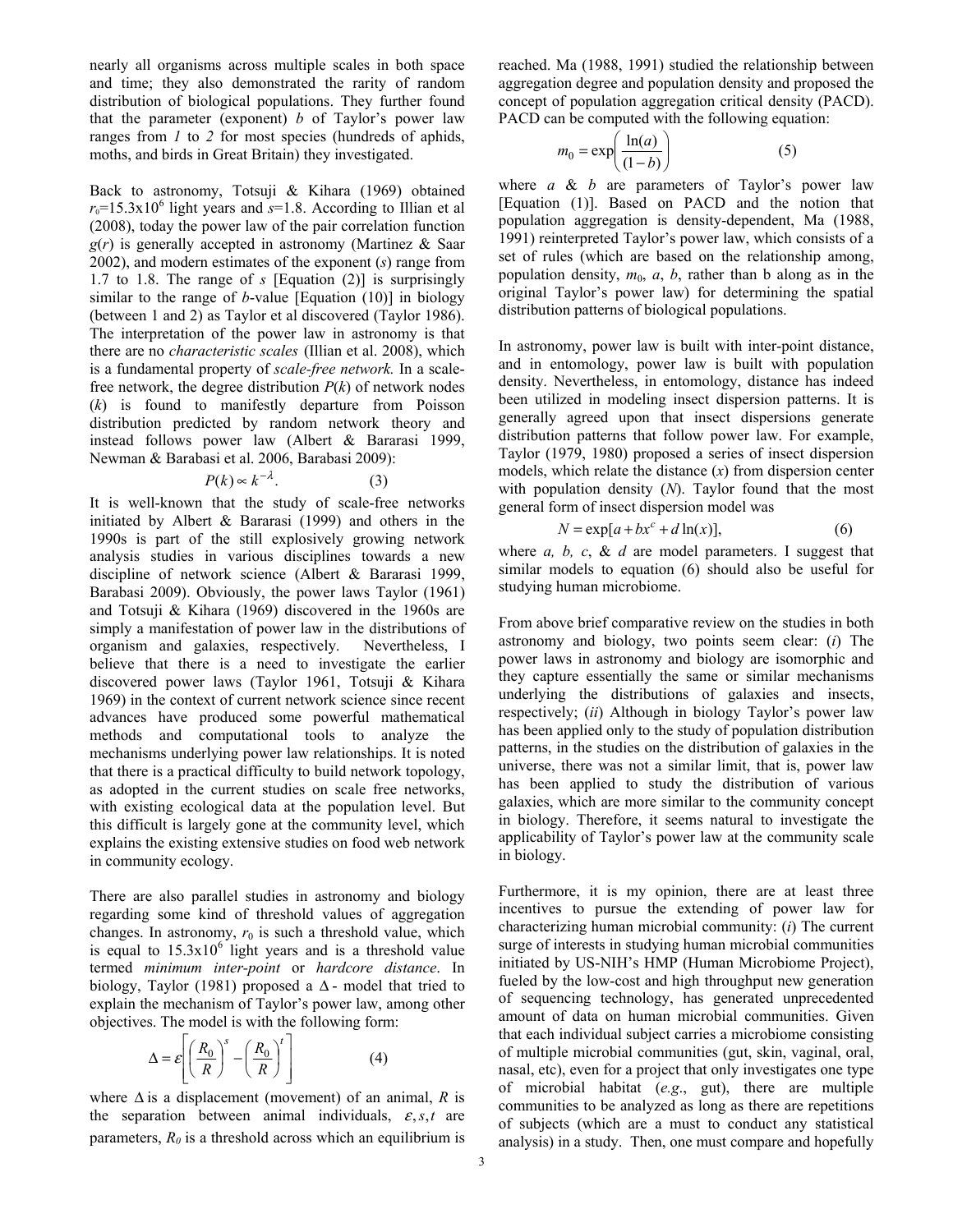synthesize the community diversity information from many communities. Existing diversity indexes borrowed from macro ecology are weak or even lack the capability for synthesizing the information from multiple communities, except for simple statistical comparisons of the values of a diversity index. In addition, it is difficult to study the dynamics of community diversities with the existing diversity indexes. Power law can overcome these limitations of existing diversity indexes, as it has been demonstrated at the population level in biology and in astronomy. (*ii*) Taylor's power law essentially measures variability and heterogeneity, which exist at both population and community levels. Existing diversity indexes such as Shannon index, Simpson index, essentially measures the same properties (evenness and heterogeneity are simply reciprocal terms), but do not possess the capability to synthesize information from multiple communities. Therefore, even purely acting as a diversity index, power law should be superior to many of the existing diversity indexes. (*iii*) Power law parameters for the microbial community of a human individual have the potential to become a *personalized* (individualized) metric related to diseases and health, which can be invaluable for designing and implementing personalized medicine schemes for diseases associated with human microbial communities, since the values of power law parameters should be individual-dependent, perhaps more like finger printing. In other words, power-law approach to human microbial communities potentially offers a promising case study for medical-ecology-supported personalized medicine.

## **A PROPOSAL FOR THE EXTENSIONS OF TAYLOR'S POWER LAW**

Figure 2 shows a typical flow of metagenomic study of human microbiome. The product of the sequencingbioinformatics pipeline is usually a species abundance table of gene reads in the format of Table (1) or Table (2) for cross-sectional experiments or longitudinal study, respectively. Table (1) contains the assumed gene reads data of 100 individual subjects from a cross-sectional study, *i.e.,* each individual subject is sampled only once. In Table (1), there would be abundance data of *S*=500 bacterial species from 100 samples, which represent 100 microbial communities. Table (2) contains the assumed gene reads data of 100 individuals from a longitudinal study, sampled from January  $1<sup>st</sup>$  to December  $1<sup>st</sup>$ , say every 10 days. Then 36 samples for each individual subject would have been taken, and totally 3600 samples (100x36) or 3600 microbial communities to be analyzed.

In the study of human microbiome, it is also possible to get the abundance data at different locations in an organ, *e.g*., population abundance of bacterial species at different locations of human vagina (*e.g*., Kim et al. 2009). It is then possible to apply the dispersion models such as [Equation (6)] to describe the location-dependent abundance distribution. Table (3) shows an assumed data set with human vaginal microbial community as an example.



Figure 2. Pipeline of the metagenomic study of human microbiome.

Table 1. Assumed abundance table of 16sRNA gene reads of various bacterial species in human microbial communities generated from a typical cross-sectional study of 100 individual human subjects (numbered from #400 to #499).

| Subject<br>Number | Species-1<br>Reads | Species-2<br>Reads | <br>Species-N<br>N=500, Reads |
|-------------------|--------------------|--------------------|-------------------------------|
| #400              | 100                | 1200               |                               |
| #401              | 200                | 800                | 1000                          |
|                   |                    |                    |                               |
| #499              | 1000               | 100                | 50                            |

Table 2. Assumed abundance table of 16sRNA gene reads of various bacterial species in human microbial communities generated from a typical longitudinal study of 100 individual<br>human subjects (#400-#400) from January 1<sup>st</sup> to December  $thi<sub>oct</sub>$  (#400—#499) from  $\frac{1}{2}$ 

.

| $numan$ subjects (#400—#499) from January 1<br>το December 1 |          |          |          |          |              |  |  |
|--------------------------------------------------------------|----------|----------|----------|----------|--------------|--|--|
| Subject                                                      | Date     | Species- | Species- | $\cdots$ | Species-N    |  |  |
| Number                                                       |          | 1 Reads  | 2 Reads  |          | N=500, Reads |  |  |
| #400                                                         | Jan 1    | 100      | 1200     | $\cdots$ | 0            |  |  |
|                                                              | $\cdots$ |          | $\cdots$ |          | 1000         |  |  |
|                                                              | Dec 1    | 500      | 2000     |          | 10           |  |  |
| #499                                                         | Jan 1    | 200      | 1000     | $\cdots$ | 10           |  |  |
|                                                              | $\cdots$ |          | $\cdots$ | $\cdots$ |              |  |  |
|                                                              | Dec 1    | 700      | 900      | $\cdots$ | 0            |  |  |

Table 3. Assumed abundance data of abundance distribution at different locations of human vagina, with reference to a study conducted by Kim et al. (2009)

| CONQUELLED DY NIN EL di. (2009) |             |            |             |       |  |  |  |  |  |
|---------------------------------|-------------|------------|-------------|-------|--|--|--|--|--|
| <b>Species</b>                  | Upper $1/3$ | Middle 1/3 | Lower $1/3$ | Outer |  |  |  |  |  |
| Abundance of<br>Species 1       | 100         | 900        | 1500        | 2000  |  |  |  |  |  |
|                                 |             |            |             |       |  |  |  |  |  |
| Abundance of<br>Species n       | 20          | 1600       | 100         | 70    |  |  |  |  |  |

With the assumed data formats displayed in Table (1) and (2), for cross-sectional and longitudinal studies, respectively, I envision five ways in which Taylor's power law models can be built to characterize the properties of human microbial communities such as community diversity and stability.

From a pure statistic perspective, building Taylor's power law model is a two-step process. The first step is to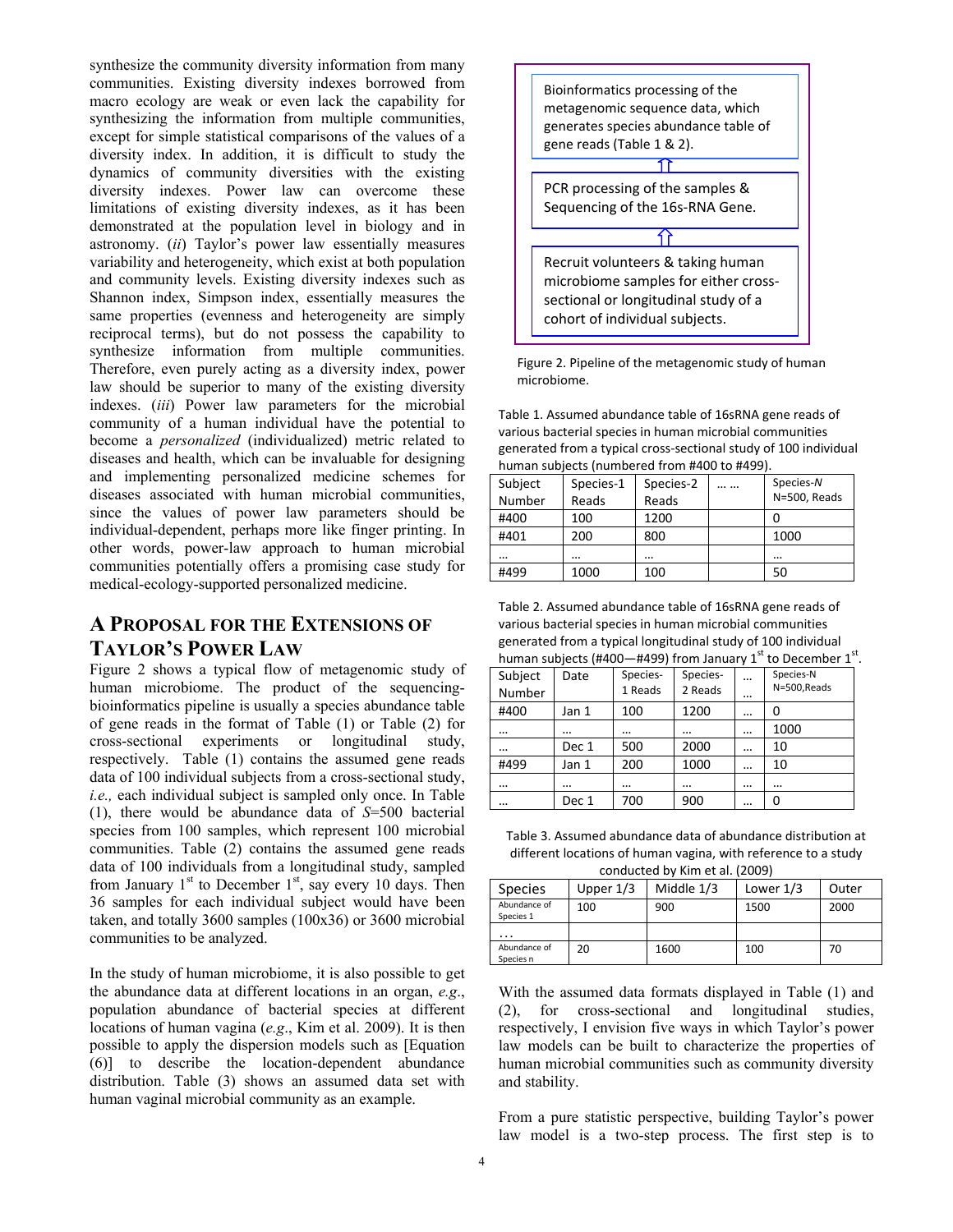compute the pairs of mean  $[M_i]$  and variance  $[V_i]$  from the abundance data (which is in matrix form), and the second step is to fit the model, which can be as simple as performing a simple linear regression in the following form:

$$
\ln(V) = \ln(a) + b\ln(M). \tag{7}
$$

More complex algorithms to directly fit Taylor's power law [Equation (1)] are available in the literature [e.g., Marquardt's algorithm, see Ma (1990, 1992)], but the simple linear regression usually suffices.

It is noted that, when referring to the parameters of Taylor's power law, *b* is the most informative biologically and *a* is the least informative since *a* is mainly influenced by sampling schemes. Parameter  $m_0$ , *i.e.*, PACD (population aggregation critical density), offers insights on the dynamic relationship between aggregation degree and population density in population ecology, but its biological significance should be investigated further when the power law is extended to community scale.

#### **The Applications to Cross-sectional Studies**

For a cross-sectional study, two ways for applying Taylor's power [Equation (1)] law should be possible: one approach is to compute pairs of the mean (*M*) and variance (*V*) across columns (one pair for each row) and another one is to compute *M* & *V* across rows (one pair for each column).

With the first way, the mean  $(M<sub>i</sub>)$  and variance  $(V<sub>i</sub>)$  reflect the average abundance and variability of all bacterial species detected in the communities, respectively. There is a pair of mean  $(M_i)$  and variance  $(V_i)$  for the community of each subject, and totally *S* pairs of *M* and *V*, that is,  $i=1,2,\ldots,S$ , where *S* is the number of subjects recruited in the study. The second step is simply to build a regression model with *S* pairs of means and variances based on Equation (7), and any statistical software would be able to perform the task. In the assumed case of Table (1), *S* would be 100 subjects, numbered from 400 to 499. The power law parameters obtained in this application manner would reflect the abundance variability of various bacterial species across *S* subjects. In other words, the parameters are determined by the variability of *N* bacterial species, and furthermore, the variability information among *S* subjects is also synthesized. To some extent, the parameters of Taylor's power law obtained in this type of application are similar to a "*common*" diversity index that synthesizes the diversity information of many subjects, similar to the common- $K$  of the negative binomial distribution in the literature of the spatial distribution pattern of insect population (Taylor et al. 1979, Perry et al. 1986), but without the deficiency of the common-*K*.

In contrast, the second approach of applying Taylor's power law to cross-sectional study computes  $M_i \& V_j$  across rows, where  $j=1, 2, \ldots N$  species, *i.e.*, a pair of  $M_i$  and  $V_j$ for each bacterial species, and totally *N* pairs of  $M_i$  and  $V_i$ . The follow step would be to obtain the parameters of Taylor's power law model by a simple linear regression analysis with the *N* pairs of data [Equation (7)]. The power law parameters obtained in this application manner reflect the variability of bacterial species abundance among

individual subjects, as well as "synthesized" information across *N* bacterial species. To some extent, these power law parameters are similar to a "*common*" aggregation index of *N* bacterial species, since the term *aggregation* largely means *skewed variation* in the study of the spatial distribution of population abundance, and the term "*common*" again refers to some kind of "synthesis" of information from many (*N*) bacterial species, similar to the usage of term "common" in the common- $K$  of negative binomial distribution as mentioned previously.

In summary, when Taylor's power law is applied to crosssectional studies of human microbial communities, it may offer insights on "common" diversity measure of microbial communities for (across) multiple subjects, and "common" aggregation measure for (across) multiple bacterial species.

#### **The Applications to Longitudinal Studies**

Obviously, cross-sectional data format is a special case of longitudinal data format, *i.e.,* a cross-sectional snapshot of the longitudinal data at a fixed time. Another way to examine the same data is to replace the time-series observations for each subject with their mean, and then the whole dataset of a longitudinal study is turned into a crosssectional dataset. The above discussed two applications of Taylor's power law to cross-sectional data can be applied to the converted (taking the mean of time-series observations) longitudinal data in the same manner. However, as it will become clear from the following discussion, that the power law models built from longitudinal data, even after conversion, should reflect some dynamic properties of microbial communities. I classify this "mean-conversion" (*i.e*., using the means of time-series observations) based application of Taylor's power law as the *third* approach to apply the power law for characterizing human microbial communities.

A next immediate question is, whether the longitudinal datasets can be used to fit Taylor's power law directly, without using the "mean-conversion" transformation. The answer should be a sound yes. First, the longitudinal data in the format of Table 2 can be used to fit Taylor's power law without combing time-series observations into mean values, by simply treat time-series observations as repetitions (repeated observations) of the subjects. I expect that the results from this approach may be similar to the above discussed "mean-conversion"-based analysis, but further investigation with real world metagenomic data should be performed to find out the difference, if there is any. Nevertheless, I believe that the most interesting and also the valuable applications of Taylor's power law to analyze longitudinal data should be performed on the individual-based as discussed below. In the following proposed application scheme, the dataset of each individual is used to build the power law model separately. This should be quite natural since all the time-series observations for each individual subject belong to the same microbial community. In other words, each individual carries a microbial community at a specific habitat (*e.g*., gut). Therefore, from community ecology perspective, individual-based power-law modeling is truly at the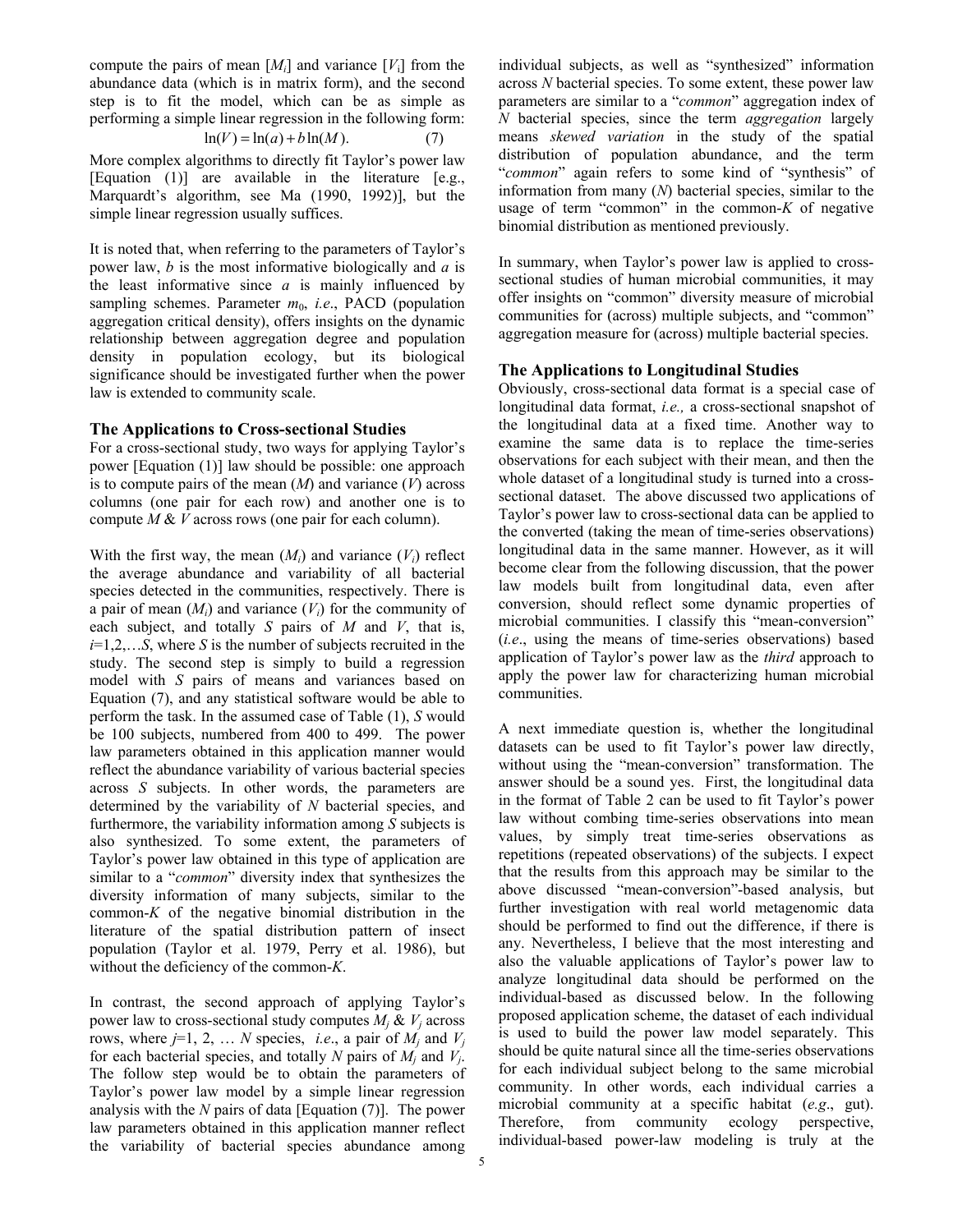community scale, and the previously discussed applications of the power law are more about meta-communities.

#### *Characterizing the stability of community diversity over time with Taylor's power law*

As stated previously, the dataset used for performing Taylor's power law analysis is individual based, that is, we apply the power law to characterize a single dynamic community, or various snapshots of the same community. For example, for the subject #400 in Table 2, we get an abundance dataset consisting of 12x3=36 rows (3 observations per month for 12 months) of the observations of *N*=500 bacterial species. Obviously, we can perform the same power law analysis to each of the subjects (*S*=100 in Table 2).

When Taylor's power law is applied to the dataset of an individual subject, there are also two ways that the application can be done, depending on how mean (*M*) and variance  $(V)$  are computed. In both kinds of applications, the computational procedures for building the power law model are actually the same as those used for the previously discussed modeling with cross-sectional data. Similar to the case of cross-sectional data, the computation of mean (*M*) and variance (*V*) can be cross-columns or cross-rows, corresponding to two ways Taylor's power law are applied for analyzing individual-based datasets.

For example, with the assumed datasets displayed in Table 2, for subject #400, crossing 500 columns (corresponding to *N*=500 bacterial species), we can compute 36 pairs (12 months, each month with 3 samples) of mean (*M*) and variance (*V*). The 36 pairs of mean-variance data can be used to fit Taylor's power law [Equation (7)]. Since each pair of the mean and variance reflects the heterogeneity (diversity) of the community at each time point, the parameters of the power law then should reflect the dynamic property of the community diversity over time series. In other words, the power law model built with cross time-series mean-variance pairs should reveal the stability of community diversity over time. I classify the Taylor's power built in this manner the *fourth* type of power law modeling of microbial community with a mission to reveal the stability of community diversity over time.

#### *Characterizing the stability of "common" species aggregation with Taylor's power law*

The mean/variance pairs can also be computed across rows for each subject. For example, for subject#400, we can compute one pair of mean and variance for each bacterial species across all of the 36 time-series observations; we can obtain as many as 500 pairs of the mean-variance values, *i.e*., each species with one pair. The 500 pairs of meanvariance data can then be fitted to the power law [Eq. (7)]. Since each pair of the mean and variance computed across time series reflect the dynamic aggregation of each species, the power law model built in this way should represent aggregation dynamics common to all 500 species in the community. The term "common" species aggregation stability (*i.e*., the stability of aggregation common to all species is obtained with this type of power law modeling.

In summary, when Taylor's power law is applied to longitudinal studies of human microbial communities, it may offer insights on the *stability of the community diversity over time series*, and on the *stability of "common" species aggregation*.

It is further noted that the power law modeling of human microbial communities when applied to longitudinal studies generates a set of power law parameters for each individual subject, which characterizes the dynamic properties of species aggregation and community diversity, or the stability of microbial community. This kind of insights can be invaluable for design and implementing medicalecology-supported personalized medicine, as being argued in the next section.

#### **The Application of Dispersion Models**

The dispersion models such as Equation (6) proposed by Taylor (1979, 1980) can be used to describe location dependent population abundance data of bacterial species such as assumed in Table (3). It may be necessary to develop new dispersion models for human microbiome, other than directly applying Taylor's (1979, 1980) models, since unlike Taylor's power law, the existing dispersion models in literature are empirical and lack the necessary generality.

## **PERSPECTIVES: A CASE STUDY FOR MEDICAL ECOLOGY AND PERSONALIZED MEDICINE**

According to the website: www.medicalecology.org/, which is maintained by Dr. Dickson Despommier and Dr. Steven Chen of Columbia University, the term *Medical Ecology* was first coined by eminent microbiologist Rene Dubos, who believed that natural world could offer many of our needs if explored fully. Dubos was apparently inspired by events such as the discoveries of penicillin and gramicidin (his own discovery), in which soil microbes played a critical role, as well as the treatment of malaria with quinine. Recent redefinition of medical ecology has much broader meanings. For example, www.medicalecology.org/ stated that "*Medical Ecology is an emerging science that defines those aspects of the environment that have a direct bearing on human health. The concept of ecosystem functions and services helps to describe global processes that contribute to our well-being, helping to cleanse the air we breathe, the water we drink, and the food we eat. Environmental degradation often leads to alterations in these aspects, leading to various states of ill health*."

In the post-HGP (Human Genomic Project) and HMP (Human Microbiome Project) era, it is high time to expand the scope of *medical ecology* again. It is my opinion that the study of the relationship between human microbiome and human host as well as its implications to human health and diseases should be considered as a core component of newly expanded *medical ecology*. I further believe that the emerging medical ecology is at the stage when *medical genetics* was emerging in the 1960s, and it should ultimately assume a similar role in medicine as today's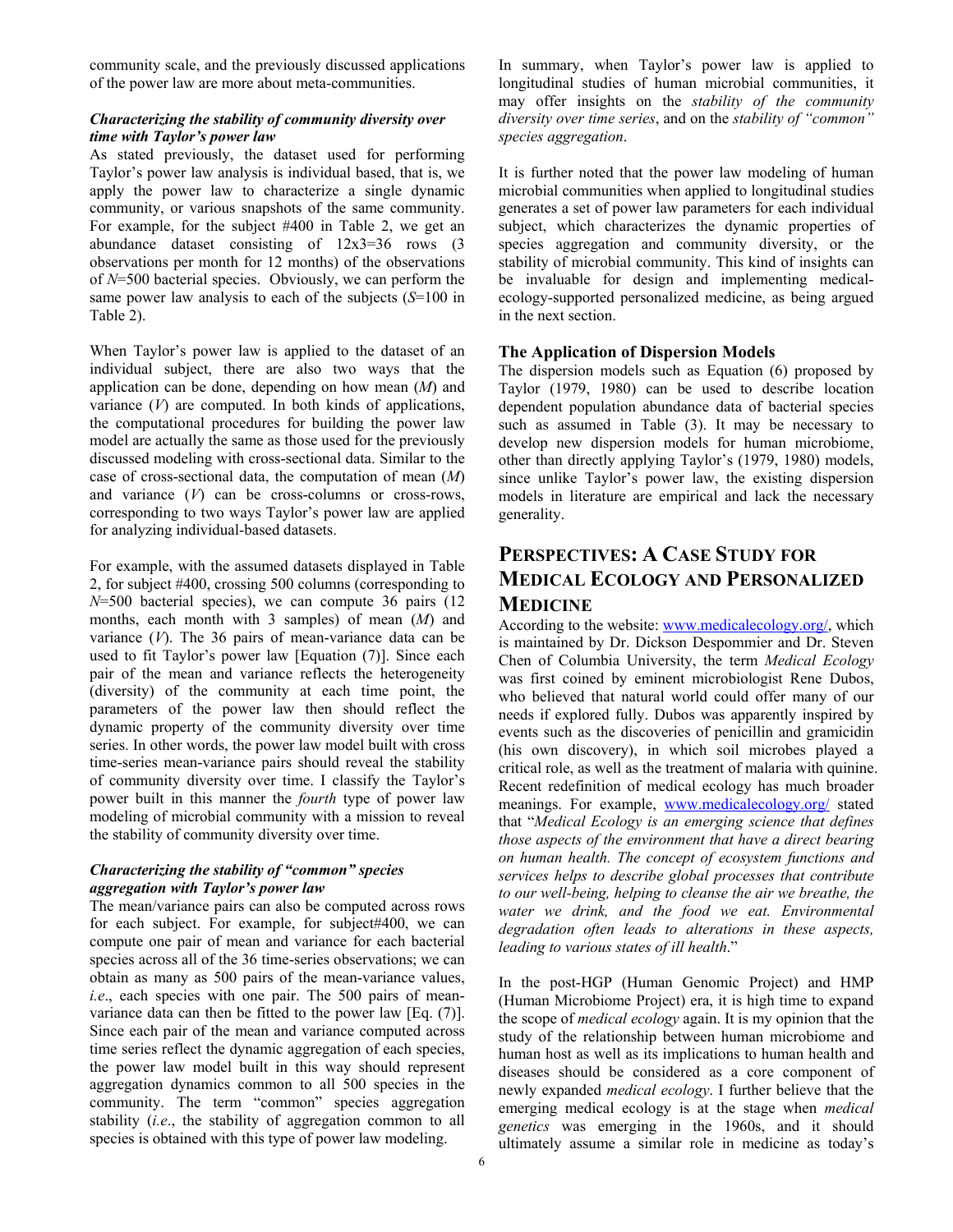medical genetics assumes. In the following discussion, I temporarily ignore the existing aspects of medical ecology; instead, I focus exclusively on the human-microbiomecentered *medical ecology*.

One may wonder if it is really necessary to redefine medical ecology rather than putting the related research topics in the context of some more familiar disciplines, such as *microbial ecology*, *clinical microbiology*, *bioinformatics*, and/or *eco-informatics*. In my opinion, no existing scientific disciplines can accommodate all of the interesting research themes that are waiting for medical ecology to embrace. Furthermore, to advance medical ecology, there will be some new theories and techniques to emerge, and these new theories and techniques need the umbrella of a redefined medical ecology. Figure 3 is a diagram showing the relationship between redefined medical ecology and its core parent fields, as well as its supporting and supported fields. In Figure 3, medical ecology is depicted as a crossdisciplinary and trans-disciplinary subject with "native parents" of medicine, ecology, and microbiology. Its advances are directly dependent on various -*omics* research (in particular metagenomics), computational biology, bioinformatics, system biology and system ecology, etc. It is my belief that medical ecology should become a foundation of personalized medicine, and that personalized medicine is likely to be the biggest beneficiary of research in medical ecology.





Research in medical ecology should develop some unique fields and theories in the near future. Obviously, predicting them is not an easy task, but here I try to identify three likely and important fields. It is widely recognized that ecology, evolution and behavior are three interwoven disciplines. Therefore, in Figure 4, I pick three research fields, each of which focuses on one of the three disciplines. These fields are: (*i*) applications and extensions of ecological theories from macro-ecology; (*ii*) evolution of symbiosis, cooperation and mutualism of "human microbiome/host" relationships, especially the role of human immune system; (*iii*) communication behavior of human microbiome and the communication between microbiome and host. Of course, this list of three is far from complete, and it is largely an impromptu attempt to present a glimpse of the research topics of emerging medical ecology. I will discuss the details of these topics in a separate paper.

Finally, I argue that the application of Taylor's power law for characterizing human microbial communities can serve as a case study of *medical ecology* and *personalized medicine* for the following reasons: (*i*) According to Figure 4, the study falls into the first category of the research topics of medical ecology, *i.e*., the application of ecological theories, mostly from macro-ecology. Taylor's power law is one of a countable few laws in population ecology of animals and plants. (*ii*) As explained previously, the power law parameters, when obtained from longitudinal studies of human microbial communities, capture individual-specific and dynamic properties (community diversity and species aggregation) of an individual's microbial community. It should be possible to establish functional relationship between the individual-specific power law parameters and the metadata covariates that reflect the health/illness states of an individual. Understanding this kind of functional relationship can offer deep insights for practicing personalized medicine, especially for those diseases that are associated with human microbiome.



Figure 4. Suggested focal fields of Medical Ecology

In fact, scholars have already explored the application of Taylor's power law in epidemiology and evolutionary ecology of parasites (Morand & Krasnov 2008). For example, Morand & Krasnov (2008) suggested a possible